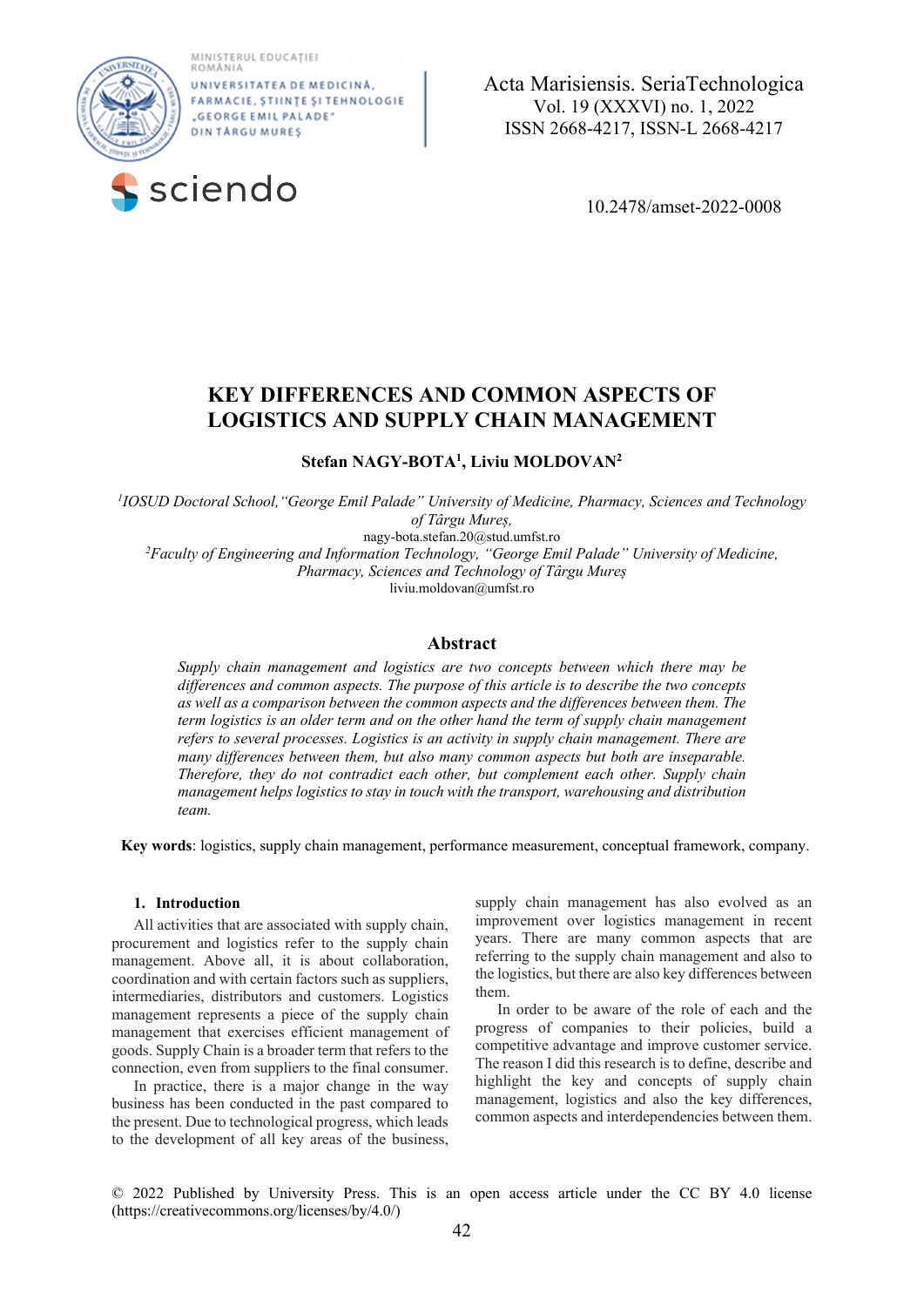## **2. Methodology**

In order to reach the objective of the paper, we used a methodology based on the analysis and research of the literature, as well as a comparison between the two main terms that are the subject of this article. The methodology we used allowed a deepening to discover the key differences and the common aspects between supply chain management and logistics.

In order to complete our theoretical research we will try to clarify the concepts of logistics, supply chain and its management as well as common issues, differences and their common aspects.

## *2.1. Logistics and supply chain managementtheoretical aspects*

Since the early 1990s, the world has entered a new phase of globalization. The share of intermediate goods in world trade has risen sharply to two-thirds of the overall volume of trade. The growth of trade in these goods can be explained by the development of international value chains, i.e. production processes, which are expanding in several countries. Each production process is organized with a limited number of large companies, located in a small number of countries. These companies generally specialize in the production of an intermediate good and tend to produce it on time, and the coordination of the various stages of production is done through sophisticated supply chains [1]. The supply chain represents a whole in which

companies, employees, processes take part in an operation in which a product reaches from the manufacturer to the final customer. The stages of the supply process start with the raw materials and reach the finished product which is finally distributed to the customer. The supply chain begins with the process of production and purchase of raw materials ending with the distribution of products, and it encompasses the entire process is responsible for the transformation of raw materials purchased from the supplier into finished products distributed to users [2]. The supply chain comprises the production activity

together with purchasing raw materials and the distribution of finished products, encompassing the whole process that is part of the chain of transformation of raw materials purchased from the supplier to the final products distributed to end users [3].

In the present the global business environment is influenced by financial instability, mergers, new technologies, e-business, shorter market time, etc., thus forcing organizations to adopt new ways of doing business [4]. Companies that adopt an appropriate management system in terms of control of intraenterprise activities and processes can gain an edge in terms of work capacity and the quality of services provided [5].

#### *2.2. The concept of Supply Chain Management*

Supply Chain Management is a series of interconnected activities related to the transformation and movement of raw material to the finished goods till it reaches to the end user. It is the outcome of the efforts of multiple organizations that helped in making this chain of activities successful (Fig. 1).

Recently, the Council of Professionals in Supply Chain Management, which is the main organization of supply chain, researchers and practitioners, has defined supply chain management as including planning and tracking all activities that are involved in purchasing, processing and management. At the same time, it is imperative to bring collaboration and coordination with business partners, who are distributors, intermediaries, third parties and end customers. In conclusion, Supply Chain Management includes the management of supply and demand between companies, information between the starting point and the end point to complete the needs of end

users [6]. Supply chain management has the following definition: "the process of delivering goods from the producer to the distributor and the final consumer". Thus, the emphasis is on the delivery of goods, but also on the actors involved in this flow [7].



(https://www.researchgate.net)

Instead, the supply management represents a set of activities through which the necessary elements for productive consumption are ensured, in the volume and structure determined by the development of the company's object of activity, in conditions of maximizing the economic-financial results [8]. In the literature there are some authors who in their work on logistics use the term of supply chain. Three representative authors have concluded that supply chain management is represented by the integration of essential business processes of the company, from subjects' premiums to end users [9].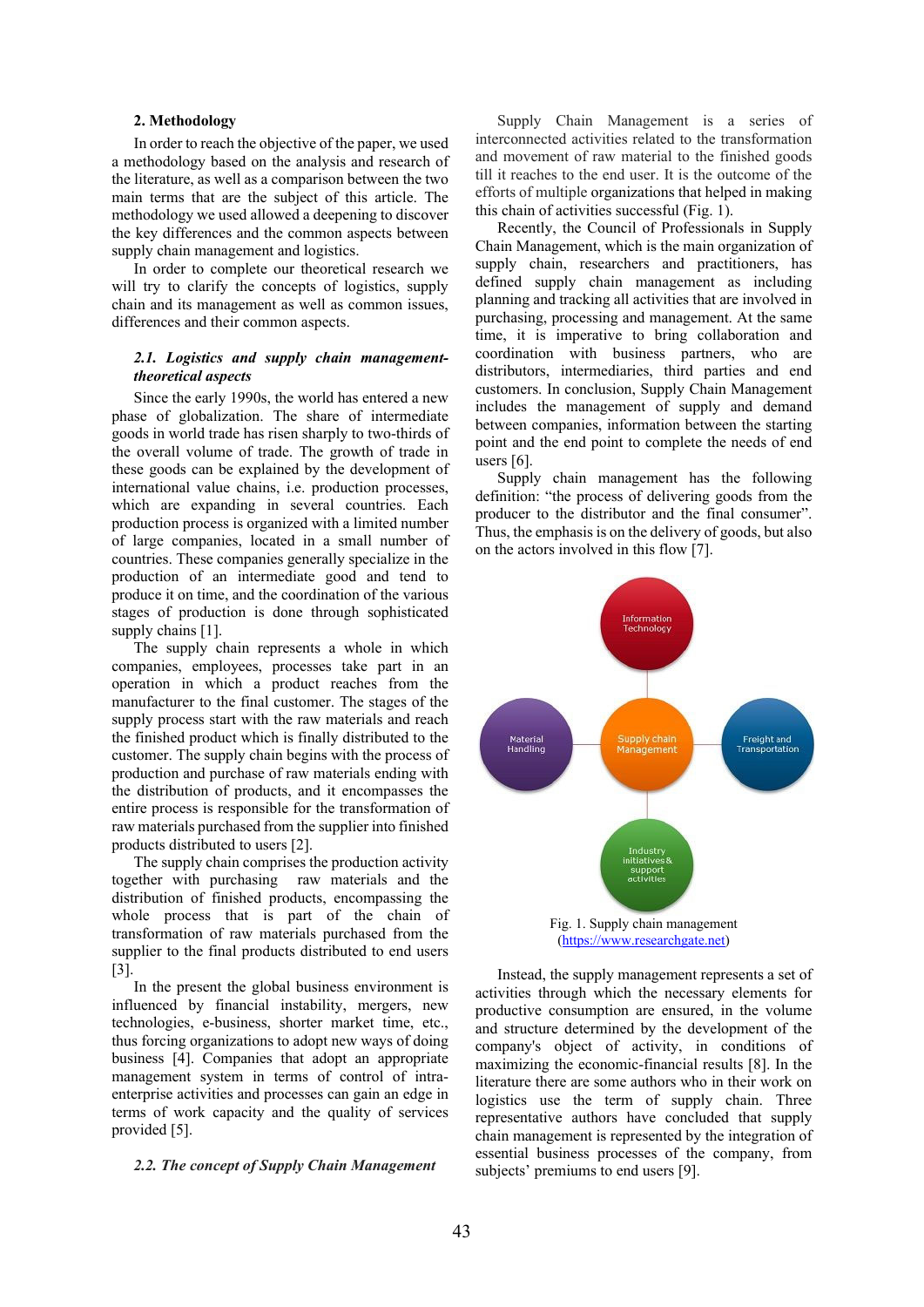#### *2.3. The concept of logistics*

The concept of logistics is a few different interpretations, starting with the simple reference to a multidisciplinary microeconomics and organization theory. The term logistics has its origins in the 1700s in France, where the term loger shows how to transport and buy certain conditions of a military army [10]. The term logistics is attested in English from 1846 and comes from French: logistique, where it was either invented or popularized by the French writer Antoine-Henri Jomini, who defined it in his book entitled "Summary of the Art of War". The term appears in the 1830 edition, and then entitled Tableau Analytique. Jomini explains that it is derived from French: logis, lit. Lodging (related to the English lodge), in French terms: maréchal des logis, lit. Marshall of lodging and French: major-général des logis, lit. Major General of Accommodation [11]. The concept of logistics comes from the Greek language where it represents understanding. Logistics represents in the army the implementation of production strategies, procurement, and also handling. In conclusion, we will be able to define logistics as all the activities that mean the purchase, storage and transport of final products to distributors and final customers [12]. For the first time in history the concept of logistics appeared in the military field [13]. When it started the twentieth century, logistics was considered the branch of the art of warfare, which dealt with the movement and supply of armies. The logistic models were used by the forces that participated in the Second World War in order to be able to transport and accommodate the participating troops together with the medicines used by them [14]. Finally, logistics can be defined as the totality of organizational, management and strategic activities that coexist within companies, the flow of material from their origin, through suppliers to the delivery of finished products to customers, and after-sales service [15].

#### *2.4. The purpose of logistics*

The use of the term logistics in companies is relatively recent. It was not until the 1960's that this term was taken over and used in companies with the meaning of activities and means of organizing the necessary materials in a company and this was done in the USA.

In Romania, the term has not yet been widely used by specialists or practitioners. The most common meaning of logistics is to make the seven matches: logistics aims to provide the right goods, in the quantities requested by the final customers, in their conditions, at the place established by the distributors, when they are requested [16]. Logistics is interpreted as follows: the concept that represents the most appropriate ways to buy and deliver to end users the raw materials transformed into the finished product through a management that offers us the lowest possible costs. As a science, logistics can be

interpreted in several ways: it is either a management discipline - thus emphasizing the improvement of the company's logistical performance, or an engineering discipline - engineering is mainly related to the problems of modeling the logistics system, the problems of means used in this system [17].

Supply chain logistics coordinates the storage and shipment of goods and services throughout the flow of this chain. The raw material is the first step of this process, it continues until production and distribution, and the completion of this extensive process materializes when the final customers take possession of the finished products they ordered from the initial producers and ends when a company delivers the finished good to the customer or when the products are returned to the final destination.

On the other hand, supply chains on the world market deliver and produce because they have to offer end users of the products they produce products in accordance with distributors' orders, only in this way they can remain active and competent on the world market, ensuring traceability as reorientative as possible of the products it sells. Logistics focuses on moving and storing items in the chain of supply.

Compared to logistics, supply chain management includes a much wider range of processes, thus comprising all partners who take part in these activities including supply, production, and transport, warehousing and sales (Fig. 2).

![](_page_2_Figure_9.jpeg)

# Fig. 2. Difference Between Logistics and Supply Chain Management (https://www.sciencedirect.com)

Logistics distributes the products to the elements that are part of the supply chain but on the other hand about the management of the supply chain we can say at the same time that it includes all the processes by which the goods are bought by the producers as raw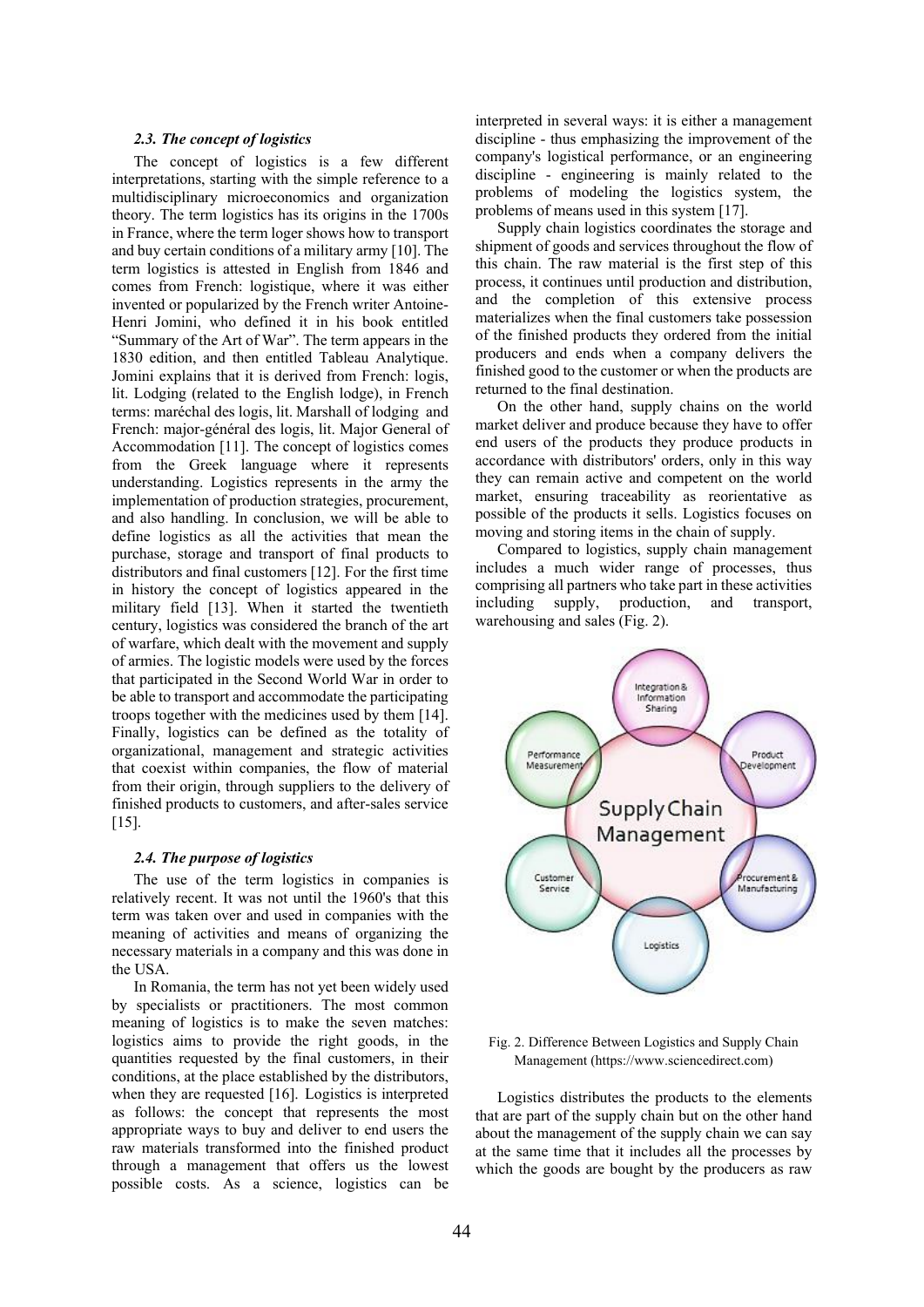material and then from that raw material is produced. The finished product through the production process until the finished product is distributed to the end users who will consume it. It should be carried out in such a way that all parties are satisfied and a profit is obtained for each party and in this way all those who are part of this chain will benefit.

## **3. Results and discussions**

# *3.1. Logistics compared to Supply Chain Management*

Both the logistics process and the process of managing a supply chain include some common issues on the one hand and some smaller or larger differences. Logistics is an element that makes up the supply chain. Logistics includes the demand for materials. The process from the producer of the finished product to the producer of the raw material together with its transport between the two producers also includes the storage of the raw material but also the finished product to the producer until they are sent to distributors including the transport between them at the same time transport from distributors to end customers. All these activities represent the logistics, a process that refers to only one group of activities representing the processes that take part in the production, storage, handling and delivery to the final customers and in some cases the end customers can be themselves. The supply chain management has a much greater responsibility because it is responsible for the profit that will result for all companies that are part of this chain. If we use an analogy, Logistics is only one component of the supply chain. Taking the analogy further we can also say that the management of the supply chain if it is done in a competent and representative way by all the participants make sure that the logistics activities within the supply chain ultimately lead to profit because this is the key to which all those who participate in this process tend. An eloquent example of the proper and competent management of the supply chain we can see in the chemical industry and more precisely in an enterprise that produces chemical fertilizers where the producer buys the raw materials, which he later transforms into a finished product in the production process, which he also stores and handles, so that in the end he can deliver them to the final consumers through the transport companies he collaborates with. All these activities can be carried out in a way that leads to a certain profit only through a proper and efficient management of the supply chain that this company will do together with its collaborators so that all participants in this chain benefit from profit and collaboration between companies to be win-win for as long as possible. In conclusion, logistics manages the activities within a single company and supply chain management is a much larger scale process and much closer to the management process. When a company improves its logistics process then it implicitly adds value to the supply chain of which it is a part and this added value

has a positive impact on it. These elements are desirable because everyone that is participating in this chain to be satisfied and to have a permanent progress on the world trade market.

# *3.2. Common aspects of Logistics and Supply Chain Management*

Both logistics and supply chain management are mainly focused on making the following key activities as efficient as possible: the activity of storing goods in warehouses must involve as few costs as possible, and the activity of deliveries of finished products must be as much as possible on time, as well as the deliveries of raw materials from their producers to the producers of finished sheets. Both chains, logistics and supply have the same flow of goods from the producer of raw materials to the final customer through distributors. The finality of both concepts is represented by the fact that they tend to pursue the profit of the companies in the long run and the final clients to be satisfied from all points of view, both commercially and financially.

# *3.3. Differences between Logistics and Supply Chain Management*

Logistics focuses on getting the right products in the right place, at the right time and getting them there. Logistics and supply chain management have common goals but at the same time have some differences in many ways. Logistics is included in the supply chain management and its main purpose is to deliver the best possible products to the final customers. It also helps the final customers to fulfill their needs as well as possible. The logistics process wants the goods to circulate and reach as quickly as possible from the initial point to the final destination while the management of the supply chain focuses on the most efficient management and storage of products and at the same time with the most efficient tracking of production and transport of finished products. The process of supply chain management follows the entire process from the supply of raw materials to the distribution of the final product that reaches the market. A more efficient logistics process helps a lot for the supply chain management to generate as much success as possible.

## **4. Conclusion**

Logistics is a very old term, used primarily in the military, for the maintenance, storage, and transportation of military personnel and property. Nowadays, this term is used in many spheres, not specifically in the military after the evolution of the concept of supply chain management. It has also been said that supply chain management is an addition to logistics management, and supply chain management includes logistics. Both are inseparable. Therefore, they do not contradict each other, but complement each other. Supply chain management helps logistics to stay in touch with the transport, warehousing and